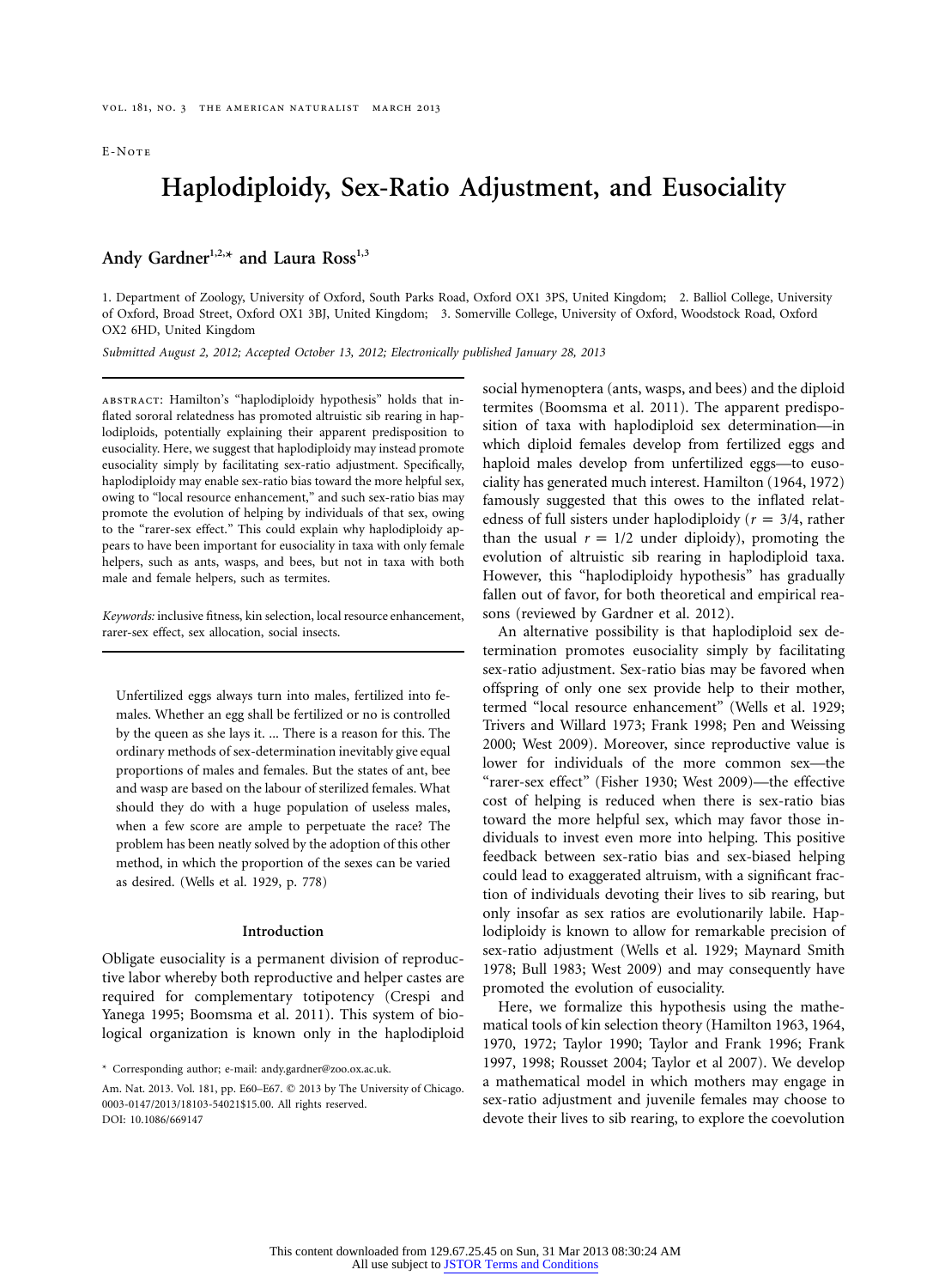of sex ratio and female-biased helping under both diploid and haplodiploid modes of inheritance. We also survey empirical data on helper sex ratios and the genetic systems of both obligate and facultative eusocial taxa and their closest nonsocial relatives. Our aim is to assess, both theoretically and empirically, the impact that effective sexratio adjustment has on the evolution of eusociality based on female altruism.

#### **Analysis**

#### *Model*

We develop a model of costly sex-ratio adjustment, in which there is a trade-off between the number and sex of a mother's offspring, and costly sib rearing, in which there is a trade-off between helping and personal reproduction. For simplicity, we focus on unbiased and female-biased sex ratios, as male-biased sex ratios are never favored in the context of our model. We assume diploid or haplodiploid inheritance, with strict monogamy and no inbreeding.

We consider that a mother interferes with the sex determination of a proportion *a* of her eggs, rendering the egg inviable with probability *c* and successfully producing a daughter with probability  $1 - c$ , and she leaves the sex determination of a proportion  $1 - a$  of her eggs to chance, half of which will develop as daughters and half as sons. As a result, a proportion  $(1 - c)/[1 - 2c(1 - x)]$  of her eggs are viable, and a proportion  $x = [1 - a + 2a(1 - a)]$  $(c)/((2 - 2ac)$  of these viable eggs develop as daughters (where  $x \geq 1/2$ ). Our key assumption is that *c* is low (perhaps 0) for haplodiploids and is higher for diploids. We also consider that females engage in altruistic sib rearing. A focal juvenile survives to adulthood with probability *S*(*h*), where  $h = xY$  is the proportion of siblings developing as nonreproductive helpers: a proportion *x* of siblings are sisters, and a proportion *Y* of sisters develop as helpers. On reaching adulthood, a focal female develops as a helper with probability *y* and as a reproductive with probability  $1 - y$ . In contrast, all males develop as reproductives.

#### *Evolution of Sex Ratio*

We find that natural selection acts to increase the degree of female bias in the sex ratio when

$$
\frac{1}{\bar{x}} - \frac{1}{1 - \bar{x}} - \frac{4c}{1 - 2c(1 - \bar{x})} + 2s\bar{y} > 0,\tag{1}
$$

where  $s = (dS/dh)/S(h)|_{h=\bar{x}\bar{y}}$  is the marginal relative survival benefit of receiving help from siblings (see the appendix for derivation). This condition holds for both diploid and haplodiploid inheritance but is less stringent under haplodiploidy if this entails a lower cost of sex-ratio adjustment (lower *c*).

The  $1/\bar{x} - 1/(1 - \bar{x})$  term on the left-hand side of inequality (1) represents the rarer-sex effect (Fisher 1930; West 2009). This is negative for all  $\bar{x}$  > 1/2, which acts to reduce the extent of any female bias. The  $-4c/[1 2c(1 - \bar{x})$  term represents the mortality cost of sex-ratio bias, which also acts to reduce the extent of any female bias. And the  $2s\bar{y}$  term represents the local-resourceenhancement effect (Wells et al 1929; Trivers and Willard 1973; Pen and Weissing 2000; West 2009), which acts to promote female bias provided that females improve the survival of siblings  $(s\bar{y} > 0)$ .

If sex-ratio adjustment is costless ( $c = 0$ ), then the convergence stable (Eshel and Motro 1981; Christiansen 1991; Taylor 1996) sex ratio is  $x^* = 1/(1 - s\bar{y} + (1 + (s\bar{y})^2)^{1/2})$ , which increases monotonically from  $x^* = 1/2$  to  $x^* \rightarrow 1$ as the helpfulness of females increases from  $s\bar{y} = 0$  to  $s\bar{y} \rightarrow \infty$ . In contrast, if sex-ratio adjustment is always lethal  $(c = 1)$ , then the convergence stable sex ratio is  $x^* =$ 1/2. An analytical solution is available for intermediate cost of sex-ratio adjustment  $(0 < c < 1)$ , but it is too cumbersome to reproduce here. Figure 1*A* illustrates how female-biased helping favors female-biased sex ratios, especially when the cost of sex-ratio adjustment is small or absent.

#### *Evolution of Helping*

We find that natural selection acts to increase the proportion of females developing as helpers when

$$
-\frac{1}{\bar{x}(1-\bar{y})} + s > 0,
$$
 (2)

(see the appendix for derivation). Again, this condition holds for both diploid and haplodiploid inheritance.

The  $-1/\bar{x}(1 - \bar{y})$  term on the left-hand side of inequality (2) represents the direct cost of helping, which acts to inhibit helping. A fraction  $\bar{x}(1 - \bar{y})$  of individuals surviving to adulthood are reproductive females, and hence the reproductive value lost by developing as a helper is inversely proportional to this fraction. The *s* term represents the helping benefit to siblings, which acts to promote helping.

Irrespective of the cost of sex-ratio adjustment, the convergence stable level of female helping is  $y^* =$  $\min$  [( $s\bar{x}$  – 1)/ $s\bar{x}$ , 0]. That is, it is a monotonically increasing function of the product of the survival benefit of helping *s* and the sex ratio  $\bar{x}$ . Specifically,  $y^* = 0$  for  $0 \leq s\bar{x} \leq 1$ , and  $y^* \rightarrow 1$  as  $s\bar{x} \rightarrow \infty$ . Figure 1*B* illustrates how a femalebiased sex ratio favors female-biased helping, especially when the survival benefit of helping is large.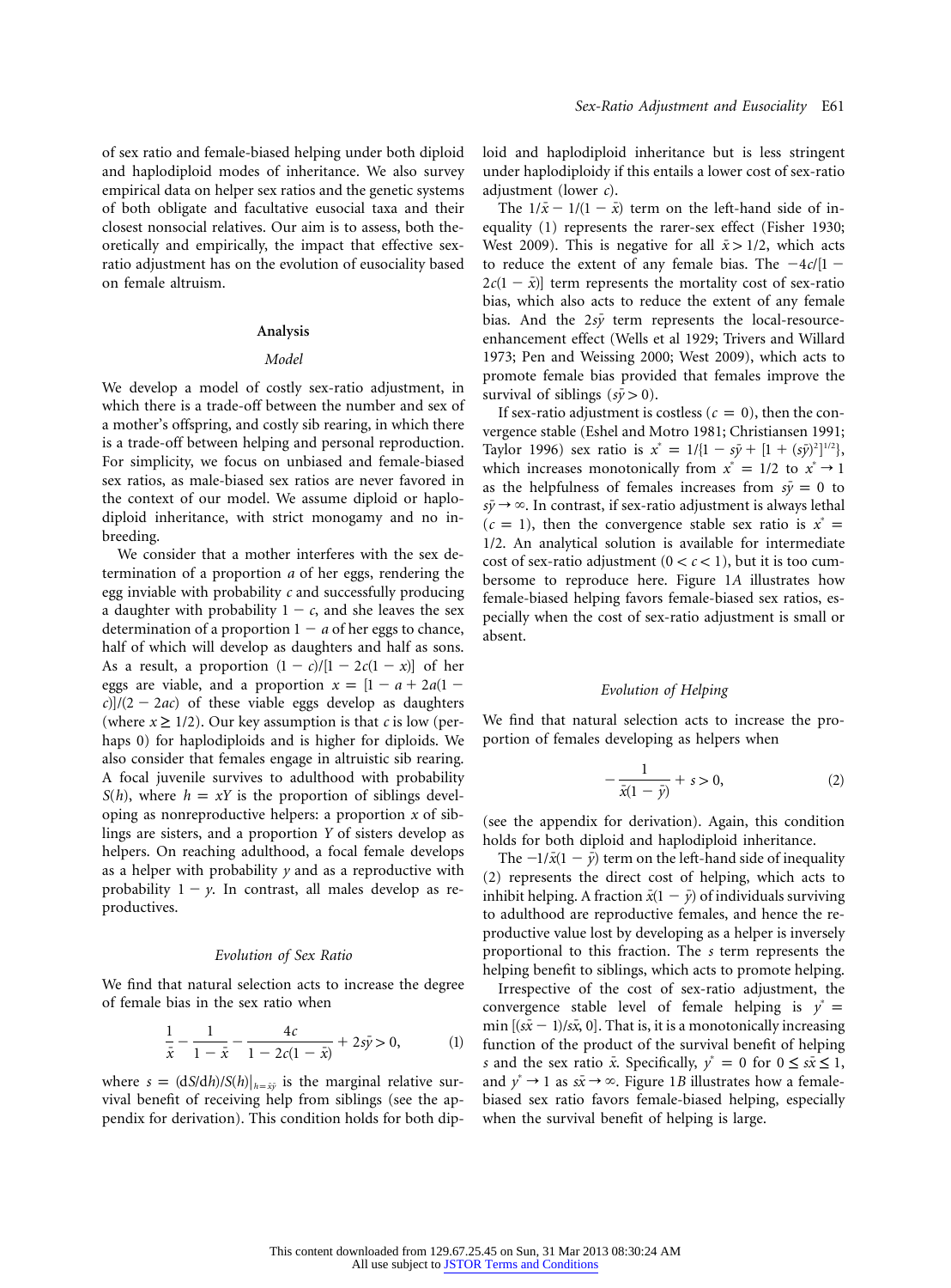

#### *Coevolution of Sex Ratio and Helping*

Natural selection favors an increase in both the proportion of offspring that are female and the proportion of females that develop as helpers when both inequalities (1) and (2) are satisfied. If sex-ratio adjustment is costless  $(c = 0)$ , then this leads to an unbiased sex ratio  $x^* = 1/2$  and the absence of sib rearing  $y^* = 0$  when the survival benefit of helping is  $s \leq 2$  and to a female-biased sex ratio  $x^* =$  $1/{s - [s(s-2)]^{1/2}}$  and a relatively large proportion of females developing as helpers  $y^* = [(s-2)/s]^{1/2}$  when the survival benefit is  $s > 2$ . In contrast, if sex-ratio adjustment is lethal  $(c = 1)$ , then this leads to an unbiased sex ratio  $x^* = 1/2$  and the absence of sib rearing  $y^* = 0$  when the survival benefit of helping is  $s \leq 2$  and to an unbiased sex ratio  $x^* = 1/2$  and a relatively small proportion of females developing as helpers  $y^* = (s - 2)/s$  when the survival benefit is  $s > 2$ . Analytical solutions are available for intermediate cost of sex-ratio adjustment  $(0 < c < 1)$ , but they are too cumbersome to reproduce here. In general, both the sex ratio and the proportion of females developing as helpers are monotonically decreasing functions of the cost of sex-ratio adjustment  $(\frac{dx^*}{dc} < 0 \text{ and } \frac{dy^*}{dc} < 0).$ 

Of particular interest is the total proportion of offspring developing as helpers, that is,  $h^* = x^* y^*$ . For costless sexratio adjustment ( $c = 0$ ), this is  $h^* = 0$  for  $s \le 2$  and  $h^* = [(s-2)/s]^{1/2}/\{s - [s(s-2)]^{1/2}\}\$ for  $s > 2$ . For lethal sexratio adjustment ( $c = 1$ ), this is  $h^* = 0$  for  $s \le 2$  and  $h^* = (s - 2)/(2s)$  for  $s > 2$ . That is, the proportion of offspring developing as helpers under costless sex-ratio adjustment is at least double that which occurs in the absence of sex-ratio adjustment. Numerical illustrations, including for intermediate cost of sex-ratio adjustment  $(0 < c < 1)$  are given in figure 1*C*. Consequently, if haplodiploids suffer a lower cost of sex-ratio adjustment than do diploids, we predict that haplodiploidy will promote the evolution of sib rearing in societies that exhibit female-biased helping.

#### *Empirical Survey*

We consider the scope for the sex-ratio-adjustment hypothesis to explain the incidence of eusociality across the range from primitive to obligate eusociality (table 1). We

**Figure 1:** Haplodiploidy promotes eusociality by facilitating sex-ratio adjustment. *A*, Increasingly helpful females (large  $s\bar{y}$ ) favor increasingly female-biased sex ratios (large  $x^*$ ), but only insofar as sex-ratio adjustment is effective (low *c*). *B*, Increasingly female-biased sex ratios (large  $\bar{x}$ ) favor increasingly helpful females (large  $y^*$ ). *C*, This positive feedback between female-biased sex ratio  $(\bar{x})$  and female-biased helping ( $\bar{y}$ ) increases the proportion of individuals developing as helpers (large  $h^* = x^* y^*$ ), but only insofar as mechanisms such as haplodiploidy are available to facilitate sex-ratio adjustment (low *c*).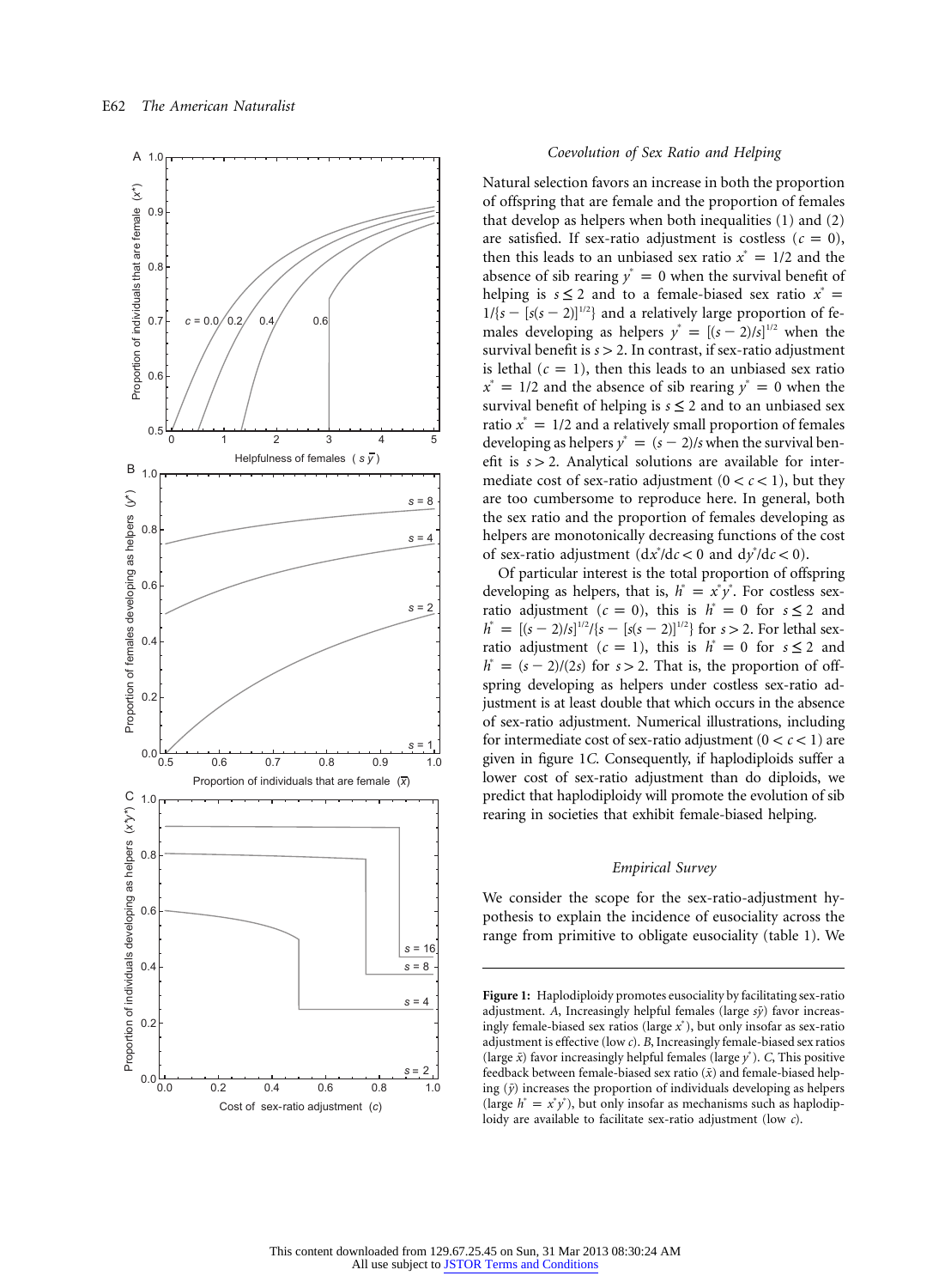compare helper and total-brood sex ratios within eusocial taxa as well as between eusocial taxa and their closest nonsocial relatives. We find that eusocial taxa with a female-biased worker caste—and hence potential for a female-biased sex ratio to be favored by local resource enhancement—either are ancestrally haplodiploid (social hymenoptera, ambrosia beetles) or evolved from ancestors that already had strongly female-biased sex allocation, probably owing to local mate competition (social spiders; Choe and Crespi 1997) or as a consequence of cyclic parthenogenesis (eusocial aphids; Choe and Crespi 1997).

Eusocial taxa that have a mixed-sex worker caste, possibly owing to their ancestors having biparental care (termites, mole rats) and/or their workers mainly having a defensive rather than a caring role (thrips, sponge-dwelling shrimp, primitive termites), have no such requirement for a female-biased sex ratio. The absence of single-sex helping among eusocial taxa that lack a preexisting sex-ratioadjustment mechanism (haplodiploidy or otherwise) suggests that the evolution of eusociality is constrained by the ability to adjust sex ratio.

#### **Discussion**

We have suggested that haplodiploid sex determination may promote the evolution of eusociality by facilitating sex-ratio adjustment. We have provided theoretical support for this idea by showing that the proportion of individuals developing as altruistic helpers increases with ease of sex-ratio adjustment (lower *c*) when helping is female biased. This owes to (1) a female-biased sex ratio being favored when helping is female biased (owing to local resource enhancement; Wells et al. 1929; Trivers and Willard 1973; Frank 1998; Pen and Weissing 2000; West 2009) and (2) exaggerated female-biased helping being favored when the sex ratio is female biased (owing to the rarer-sex effect; Fisher 1930; West 2009). We have also provided empirical support for this idea, showing that all eusocial taxa with female-biased helping produce femalebiased sex ratios and either are haplodiploid or evolved sex-ratio bias prior to helping.

Our hypothesis is inspired by the suggestion of H. G. Wells, Julian Huxley, and G. P. Wells (Wells et al. 1929) that haplodiploid sex determination arose in the context of hymenopteran societies as a means of facilitating sexratio bias toward the more helpful sex. While this is clearly naive—haplodiploidy is ancestral and eusociality is derived, rather than vice versa—we have been able to rework their suggestion so that haplodiploidy is instead viewed as preadapting the hymenoptera to eusociality by facilitating sex-ratio adjustment. Moreover, their remark may represent the earliest statement of the logic of local resource enhancement (Trivers and Willard 1973; Pen and Weissing 2000; West 2009). Frank (1998, pp. 235–238) provides an excellent overview of sex-ratio bias resulting from sexbiased helping, highlighting (though not exploring) the evolution of helping itself. We have shown that sex-ratio bias resulting from female-biased helping acts to promote female-biased helping, owing to the rarer-sex effect (Fisher 1930; West 2009), and that the resulting positive feedback may drive exaggerated altruistic sib rearing. Frank and Crespi (1989) describe an alternative mechanism that yields a similar synergistic, eusociality-promoting effect.

Our mathematical model makes a number of key assumptions. First, we have assumed that individuals are outbred. Relaxing this assumption would increase the relative value of daughters versus sons under haplodiploidy but not under diploidy, which could act to promote the impact of haplodiploidy on eusociality via sex-ratio evolution. Significant inbreeding appears to have been absent at the origin of eusociality in the social hymenoptera (Boomsma 2009) but may have been important in the evolution of eusocial thrips (Chapman et al. 2000). Second, we have assumed the complete absence of multiple mating. Strict monogamy facilitates altruistic sib rearing, as it ensures that potential helpers are as related to their maternal siblings as they are to their own offspring (Boomsma 2007, 2009). Although multiple mating is known among eusocial organisms—the honeybee being a notable example—this is understood to be a derived condition that evolved subsequently to the establishment of eusociality under strict monogamy (Hughes et al. 2008; Boomsma et al. 2011).

Third, we have made the crucial assumption that one sex does more helping than the other. The societies of the social hymenoptera do rest on the labor of female workers, probably owing to their eusociality having evolved out of maternal care. Specifically, the ancestors of modern social hymenoptera exhibited maternal but not paternal care, making females preadapted to working by simply diverting nursing behavior away from their own offspring and toward their siblings (Wheeler 1928). In contrast, termites differ from the social hymenoptera in having approximately equal numbers of female and male workers. This may be owing to their altruism having originally taken the form of soldiering rather than nursing and hence neither sex being particularly preadapted to the worker condition. Interestingly, their sister clade, *Cryptocercus*, shows evidence of biparental care (Klass et al. 2008), which may also explain the absence of sex-biased helping. Thus, termites may be the exception that proves the rule: their path to eusociality has obviated the need for sex-ratio adjustment, and hence their diploidy has not presented a barrier to exaggerated altruism. More generally, surveying taxa with a range of degrees of eusociality (table 1), we suggest that ability and need for sex-ratio adjustment are better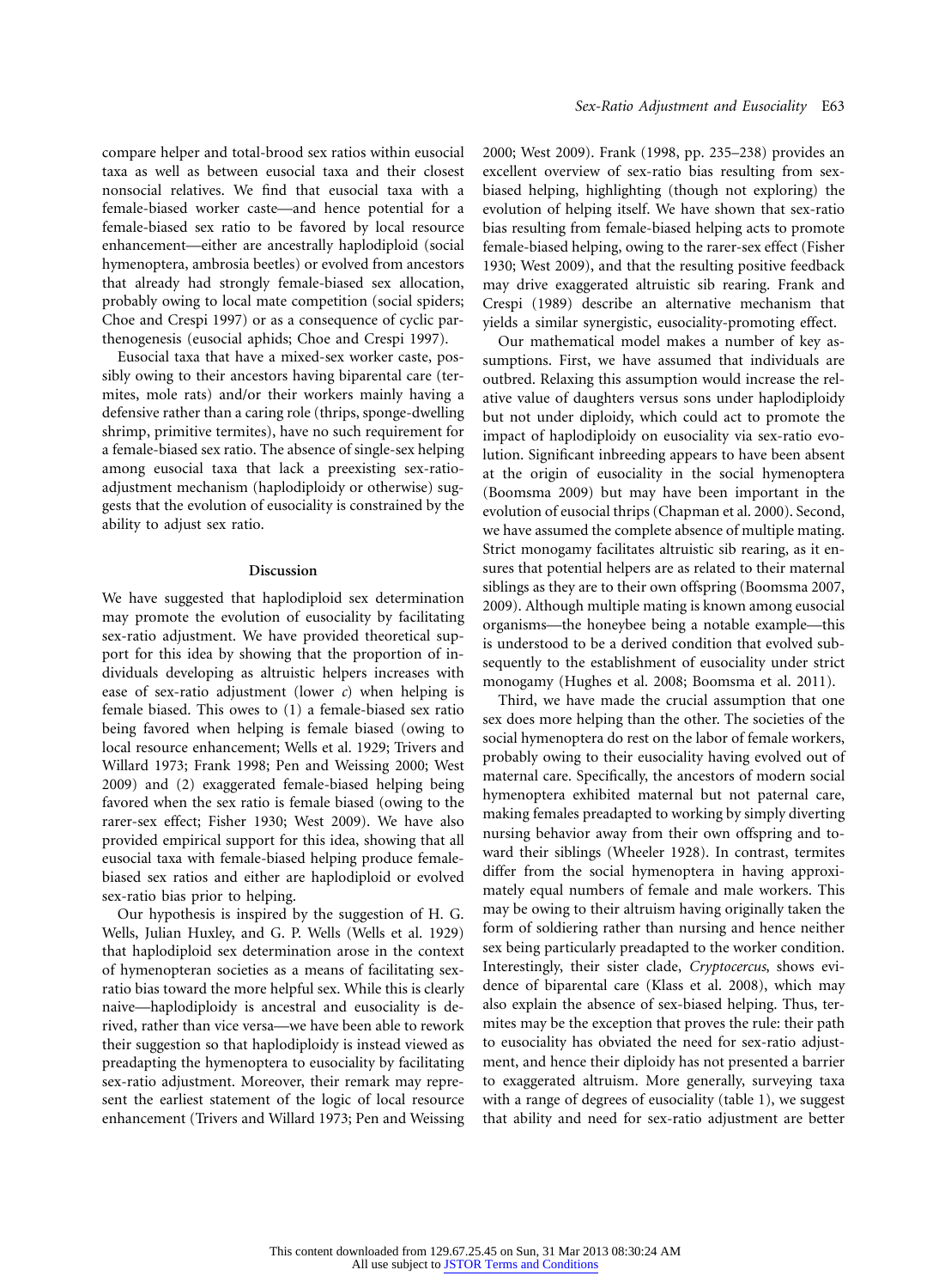|     |                                   | Tapic 1. Explored to the microsoft of the property of the second to the contract of the contract of the contract of the contract of the contract of the contract of the contract of the contract of the contract of the contra |               |                                                                                                            | VIIDANT PARTIT POST TELEVIS DESCRIPTION OF THE VEHICLE PRODUCED PRODUCED IN THE VEHICLE PARTIES.                          |                                                                |                                                                      |                                                                                  |                                                                           |                                                         |                                                                                         |
|-----|-----------------------------------|--------------------------------------------------------------------------------------------------------------------------------------------------------------------------------------------------------------------------------|---------------|------------------------------------------------------------------------------------------------------------|---------------------------------------------------------------------------------------------------------------------------|----------------------------------------------------------------|----------------------------------------------------------------------|----------------------------------------------------------------------------------|---------------------------------------------------------------------------|---------------------------------------------------------|-----------------------------------------------------------------------------------------|
|     |                                   |                                                                                                                                                                                                                                |               | Eusocial taxa                                                                                              |                                                                                                                           |                                                                |                                                                      | Closest noneusocial relatives                                                    |                                                                           |                                                         |                                                                                         |
|     |                                   | Taxonomic<br>dnong                                                                                                                                                                                                             | Ploidy        | helpers<br>Sex of                                                                                          | ratio bias?<br>Sex                                                                                                        | relative<br>Closest                                            | Ploidy                                                               | Parental<br>care?                                                                | mating?<br>Sib                                                            | ratio bias?<br>Sex                                      | Reference(s)                                                                            |
|     | eusocial<br>Obligately<br>taxa    | Termites: single<br>origin                                                                                                                                                                                                     | Diploidy      | Both sexes (gen-<br>sion of labor,<br>erally no sex<br>bias in divi-<br>but variable<br>lineages)<br>among | and reproduc-<br>tives), but bi-<br>both workers<br>in some taxa<br>soldier caste<br>ased in the<br>Unbiased (for         | Cryptocercus<br>Wood roach:<br>spp.                            | Diploidy                                                             | Biparental care                                                                  | breeding, but<br>Low-level in-<br>few data                                | Unbiased, but<br>few data                               | 2007; Klass et<br>Thorne 1997;<br>Inward et al.<br>Korb 2008;<br>Muller and<br>al. 2008 |
|     |                                   | some bees, all<br>obligately eu-<br>(some wasps,<br>Hymenoptera:<br>social taxa<br>ants), $3$<br>origins                                                                                                                       | Haplodiploidy | Females                                                                                                    | reproductives<br>male biased,<br>strongly fe-<br>are mixed<br>Workers are                                                 | Hymenoptera:<br>taxa (some<br>wasps and<br>semisocial<br>bees) | Haplodiploidy                                                        | Maternal provi-<br>(direct and<br>many taxa<br>sioning in<br>indirect)           | taxa, but not<br>gave rise to<br>eusociality<br>those that<br>Yes in some | flexible sex<br>many taxa<br>Yes, bias and<br>ratios in | Hölldobler and<br>Wilson 1990                                                           |
| E64 | Facultatively<br>eusocial<br>taxa | eusocial taxa<br>(some wasps<br>Hymenoptera:<br>facultatively<br>and bees),<br>multiple<br>origins                                                                                                                             | Haplodiploidy | Females                                                                                                    | Nonreproduc-<br>male only, re-<br>tives are fe-<br>productives<br>are mixed                                               | Hymenoptera:<br>taxa (some<br>wasps and<br>semisocial<br>bees) | Haplodiploidy                                                        | Maternal provi-<br>(direct and<br>many taxa<br>sioning in<br>indirect)           | taxa, but not<br>gave rise to<br>eusociality<br>those that<br>Yes in some | flexible sex<br>Yes, bias and<br>many taxa<br>ratios in | Choe and Crespi<br>1997; Miche-<br>ner 1974                                             |
|     |                                   | gately eusocial<br>possibly obli-<br>Ambrosia bee-<br>tles: Austro-<br>platypus in-<br>compertus,                                                                                                                              | Diploidy      | Mainly females,<br>might help a<br>but males<br>little (few<br>data)                                       | number males<br>in established<br>colonies (few<br>Equal sex ratio<br>females out-<br>persers, but<br>among dis-<br>data) | Platypodinae<br>Ambrosia<br>beetles:                           | Haplodiploidy,<br>and paternal<br>elimination<br>diploidy,<br>genome | male helpers)<br>tive breeding<br>and coopera-<br>Biparental care<br>(mainly fe- | $\tilde{z}$                                                               | No bias                                                 | Kent and Simp-<br>Kent 2002<br>son 1992;                                                |
|     |                                   | tles: Xylebori-<br>Ambrosia bee-<br>nus saxesnii                                                                                                                                                                               | Haplodiploidy | might help a<br>Mainly females<br>(both larvae<br>and adults),<br>but males<br>little                      | owing to local<br>Yes, strongly fe-<br>competition<br>male biased<br>mate                                                 | Xyleborini<br>beetles:<br>Ambrosia                             | Haplodiploidy                                                        | male helpers)<br>and coopera-<br>tive breeding<br>(mainly fe-<br>Maternal care   | competition<br>local mate<br>Yes, extreme                                 | Yes, strongly fe-<br>male biased                        | Biedermann and<br>2011; Choe<br>and Crespi<br>Taborsky<br>1997                          |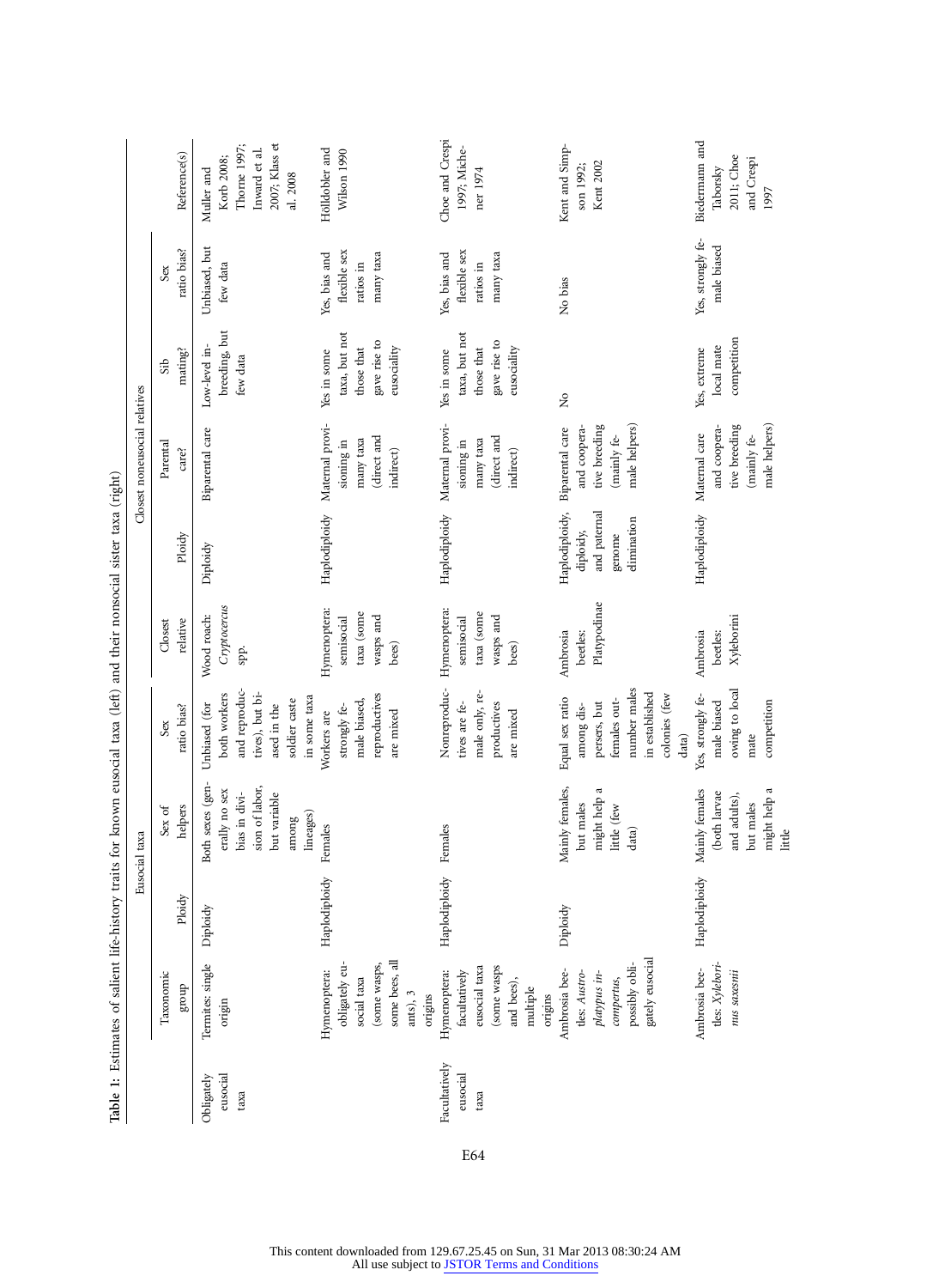| Social spiders:<br>"eusocial"<br>taxa                                                                     | Diploidy                                                                                           | Females                                                     | Yes, strongly fe-<br>male biased                                                                                                                                        | Social spiders:<br>semisocial<br>taxa                           | Diploidy                                                            | tive breeding<br>and coopera-<br>Maternal care<br>(female<br>helpers)                  | Yes                                                                                                | Yes, strongly fe-<br>male biased                                                                                                      | Choe and Crespi<br>1997                              |
|-----------------------------------------------------------------------------------------------------------|----------------------------------------------------------------------------------------------------|-------------------------------------------------------------|-------------------------------------------------------------------------------------------------------------------------------------------------------------------------|-----------------------------------------------------------------|---------------------------------------------------------------------|----------------------------------------------------------------------------------------|----------------------------------------------------------------------------------------------------|---------------------------------------------------------------------------------------------------------------------------------------|------------------------------------------------------|
| 2 related fam-<br>Eusocial aphids:<br>ilies, 6+ evo-<br>50 species in<br>transitions<br>lutionary         | parthenogen-<br>Diploidy (but<br>males pro-<br>many fe-<br>duced by<br>esis)                       | Females (asexu-<br>als), defense<br>brood care)<br>only (no | clonal colony)<br>Yes (all-female                                                                                                                                       | Nonsocial<br>aphids                                             | parthenogen-<br>with cyclic<br>Diploidy but<br>esis                 | $\overline{\mathsf{x}}$                                                                | $\colon$                                                                                           | asexuals are<br>Yes (as most<br>females)                                                                                              | Choe and Crespi<br>1997                              |
| Eusocial thrips:<br>$1-2$ origins<br>gall thrips,                                                         | Haplodiploidy                                                                                      | fense only (no<br>Both sexes, de-<br>brood care)            | generation has<br>Soldier genera-<br>(52% male),<br>$(5.6%$ male)<br>extreme fe-<br>strong bias<br>dispersing<br>tion lacks<br>male bias                                | Nonsocial gall<br>thrips                                        | Haplodiploidy                                                       | $\mathsf{S}^{\mathsf{o}}$                                                              | High inbreeding<br>giving rise to<br>in those taxa<br>eusociality                                  | uals that mate<br>persal, no bias<br>biased among<br>those individ-<br>Strongly female<br>among those<br>prior to dis-<br>that do not | Choe and Crespi<br>1997; Chap-<br>man et al.<br>2000 |
| rats: Heteroce-<br>phalus glaber,<br>damarensis, 2<br>independent<br>African mole<br>Cryptomys<br>origins | Diploidy                                                                                           | duding both<br>Both sexes, in-<br>parents                   | No primary sex-<br>bias among<br>slight male<br>ratio bias,<br>adults                                                                                                   | and coopera-<br>tive breeders<br>rats: solitary<br>African mole | Diploidy                                                            | Both sexes help<br>stay around<br>and help as<br>and fathers<br>well                   | ing depression<br>ing preference<br>but outbreed-<br>and inbreed-<br>High levels of<br>inbreeding, | biased among<br>No primary sex<br>slightly male<br>ratio bias,<br>adults                                                              | Jarvis 1981; Ben-<br>Faulkes 2000<br>nett and        |
| 3 independent<br>Sponge-dwelling<br>shrimp: Syn-<br>alpheus spp.,<br>origins                              | Diploidy (with Both sexes<br>hermaphro-<br>sequential<br>ditism in<br>possible<br>species)<br>some |                                                             | cies 0%-100%<br>of helpers and<br>sex ratios, but<br>queens are in-<br>female repro-<br>in some spe-<br>Roughly equal<br>tersex (both<br>male and<br>ductive<br>organs) | Sponge-dwelling<br>shrimp: soli-<br>tary taxa                   | Diploidy (with<br>hermaphro-<br>possible se-<br>quential<br>ditism) | care suggested<br>Socially monog-<br>amous pairs,<br>biparental<br>for some<br>species | No suggestion of Even sex ratio?<br>(but few data)<br>sibmating                                    | to possible sex<br>undear owing<br>(few data and<br>change)                                                                           | Bauer 2007,<br>Duffy 1996;<br>Toth and<br>2008       |

E65

This content downloaded from 129.67.25.45 on Sun, 31 Mar 2013 08:30:24 AM All use subject to [JSTOR Terms and Conditions](http://www.jstor.org/page/info/about/policies/terms.jsp)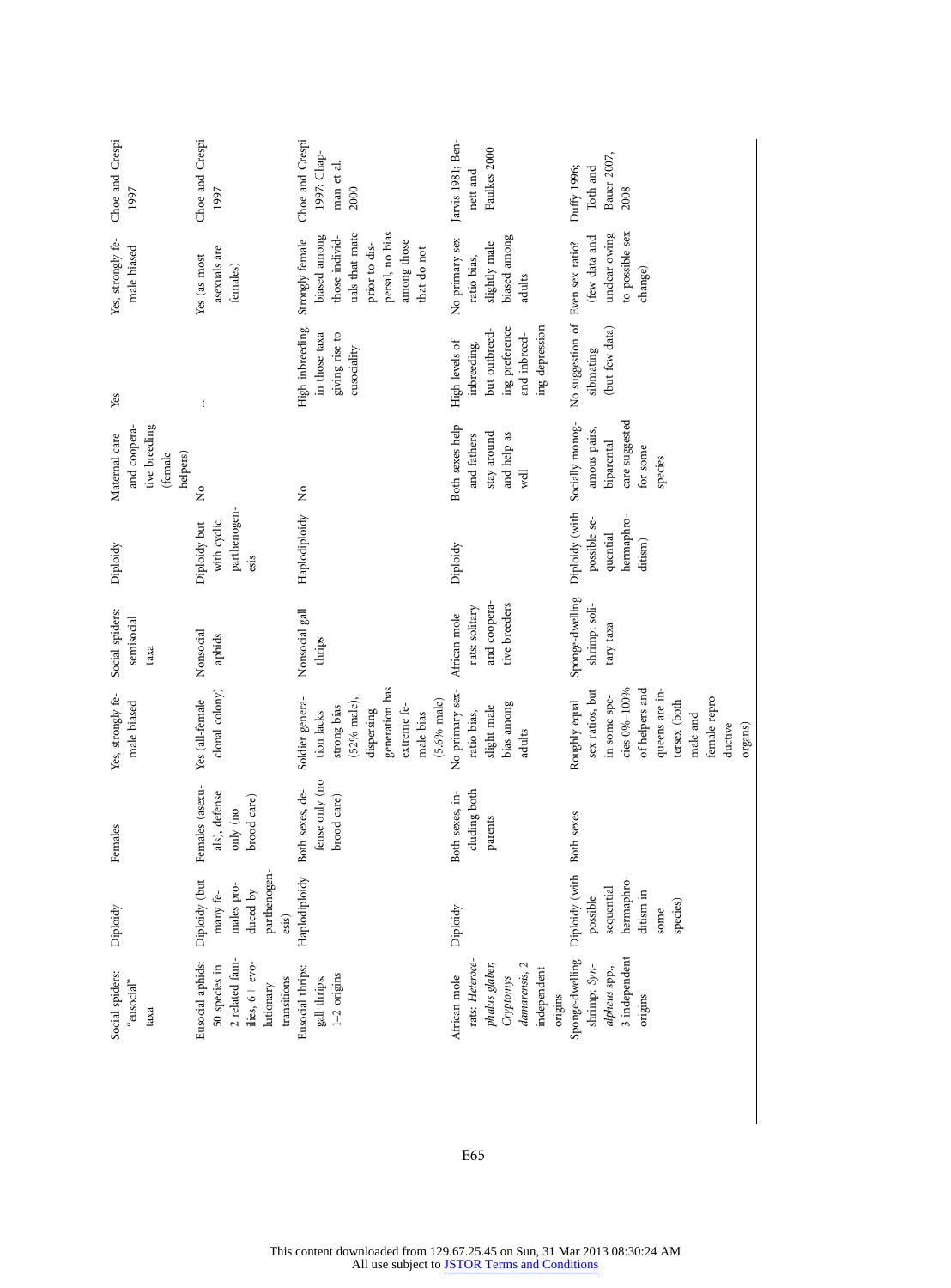predictors of the distribution of eusociality than is haplodiploidy per se.

There are strong reasons for suspecting that haplodiploidy does facilitate sex-ratio adjustment. An unbiased sex ratio is typically the default under diploid chromosomal sex determination (Bull 1983), and while disruption of the usual segregation of sex-ratio alleles does provide a means of sex-ratio adjustment (West 2009), this is liable to be associated with costs. In contrast, there is no default sex ratio under haplodiploidy: here, an unbiased sex ratio already requires remarkable precision in the control of which eggs are to be fertilized. However, empirical support for these ideas is relatively lacking. West et al.'s (2005) metaanalysis suggests that chromosomal sex determination is associated with reduced sex-ratio bias in vertebrates but not in insects, although this analysis confounds the ability to adjust sex ratio with the selection pressures for sex-ratio bias (West et al. 2005). A more profitable avenue for future exploration may be to apply selection for female-biased sex ratios to laboratory populations of haplodiploid versus diploid representatives of the same taxa and directly measure the evolutionary response.

### **Acknowledgments**

We thank J. Boomsma, S. Frank, B. Normark, S. West, and an anonymous reviewer for helpful comments and discussion. We are supported by research fellowships from Balliol College (A.G.), Somerville College (L.R.), and the Royal Society (A.G. and L.R.).

#### **APPENDIX**

#### **Evolution of Sex Ratio and Helping**

The expected fitness of a focal daughter is  $w_f = x(1$  $c$ / $[1 - 2c(1 - x)]$ *S*( $xY$ )( $1 - y$ ) $k_f$ , and the expected fitness of a focal son is  $w_m = (1 - x)(1 - c)/[1 - 2c(1 - c)]$  $x$ )]*S*(*xY*) $k_m$ , where  $k_f$  and  $k_m$  are the expected fitnesses of and eusociality. Cambridge University Press, Cambridge.<br>
a reproductive female and a reproductive male, respecting the Hall and M. Taborsky 2011. Larval beli tively. The population averages of these are  $\bar{w}_f = \bar{x}(1$  $c$ //[1 - 2*c*(1 -  $\bar{x}$ )]*S*( $\bar{x}$  $\bar{y}$ )(1 -  $\bar{y}$ ) $k_f$  and  $\bar{w}_m = (1 - \bar{x})(1 - \bar{x})$  $c$ / $[1 - 2c(1 - \bar{x})]$ *S*( $\bar{x}$ *y*) $k_m$ . The condition for natural selec $\rightarrow$  Boomsma, J. J. 2007. Kin selection versus sexual selection: why the tion to favor an increase in the population average of any heritable trait is  $c_f dW_f / dg_f + c_m dW_m / dg_m > 0$ , where  $c_f$  and *c*<sup>m</sup> are the class reproductive values of females and males, respectively (i.e.,  $c_f = c_m = 1/2$  under diploidy and **c**<sub>c</sub> *c*<sub>0</sub> moonsma. I. L. M. Because the *c*<sub>f</sub> moonsman and **c**<sub>1</sub> moonsman and **c**<sub>1</sub> moonsman and **c**<sub>1</sub> moonsman and **c**<sub>1</sub> moonsman and **c**<sub>1</sub> moonsman and **c**<sub>1</sub>  $c_f$  = 2/3 and  $c_m$  = 1/3 under haplodiploidy; Price 1970; Taylor 1996);  $W_f = w_f / \bar{w}_f$  and  $W_m = w_m / \bar{w}_m$  are the relative fitnesses of females and males, respectively; the de-

rivatives are evaluated at the population average trait values (i.e.,  $x = \bar{x}$  and  $y = Y = \bar{y}$ ); and  $g_f$  and  $g_m$  denote the genic values of a gene drawn at random from the focal locus of a female and male, respectively (Taylor 1996; Taylor and Frank 1996; Frank 1997, 1998; Taylor et al. 2007).

Taking the proportion of offspring that are female as our trait of interest, we have  $dW_f/dg_f = (\partial W_f/\partial x) \times$  $(dx/dG') \times (dG/dg_f)$ , where  $dx/dG'$  is the mapping between the focal daughter's mother's breeding value G' and her sex-ratio strategy *x*, which can be arbitrarily set to unity, and  $dG'/d\mathfrak{g}_{\epsilon}$  is the consanguinity of the focal daughter to her mother,  $p'$  (i.e.,  $p' = 1/4$  under both diploidy and haplodiploidy; Bulmer 1994; Taylor and Frank 1996). Similarly, we have  $dW_m / dg_m = (\partial W_m / \partial x) \times (dx / dG') \times (dG / dg_m)$ , where  $dG / dg_m$  is the consanguinity of the focal son to his mother,  $q'$  (i.e.,  $q' = 1/4$  under diploidy and  $q' = 1/2$  under haplodiploidy). Making these substitutions into the condition  $c_f dW_f/dg_f + c_m dW_m/dg_m > 0$  yields inequality (1) of the main text.

Taking the proportion of females developing as helpers as our trait of interest, we have  $dW_f/dg_f = (\partial W_f/\partial y) \times$  $(dy/dG) \times (dG/dg_i) + (\partial W_i/\partial Y) \times (dY/dG'') \times (dG''/dg_i),$ where  $dy/dG$  is the mapping between the focal daughter's breeding value *G* and her helping strategy *y*, which can be arbitrarily set to unity;  $dY/dG''$  is the mapping between the focal daughter's sisters' average breeding value *G*<sup>*n*</sup> and their average helping strategy *Y*, which takes the same value;  $dG/dg<sub>f</sub>$  is the consanguinity of the focal daughter to herself,  $p$  (i.e.,  $p = 1/2$  under both diploidy and haplodiploidy); and  $dG''/dg_f$  is the consanguinity of the focal daughter to her sister,  $p''$  (i.e.,  $p'' = 1/4$  under diploidy and  $p'' = 3/8$  under haplodiploidy). Similarly, we have  $dW_m/dg_m = (\partial W_m/\partial Y) \times (dY/dG'') \times (dG''/dg_m)$ , where  $dG''/dg_m$  is the consanguinity of the focal son to his sister, *q*<sup>"</sup> (i.e.,  $q$ <sup>"</sup> = 1/4 *under diploidy and*  $q$ " = 1/2 *under hap*lodiploidy). Making these substitutions into the condition  $c_f dW_f/dg_f + c_m dW_m/dg_m > 0$  yields inequality (2) of the main text.

#### **Literature Cited**

- Bennett, N. C., and C. G. Faulkes. 2000. African mole-rats: ecology
- Biedermann, P. H. W., and M. Taborsky. 2011. Larval helpers and age polyethism in ambrosia beetles. Proceedings of the National Academy of Sciences of the USA 108:17064–17069.
- ends do not meet. Current Biology 17:R673–R683.
- . 2009. Lifetime monogamy and the evolution of eusociality. Philosophical Transactions of the Royal Society B: Biological Sci-
- Boomsma, J. J., M. Beekman, C. K. Cornwallis, A. S. Griffin, L. Holman, W. O. H. Hughes, L. Keller, B. P. Oldroyd, and F. L. W. Ratnieks. 2011. Only full-sibling families evolved eusociality. Nature 471:E4–E5.